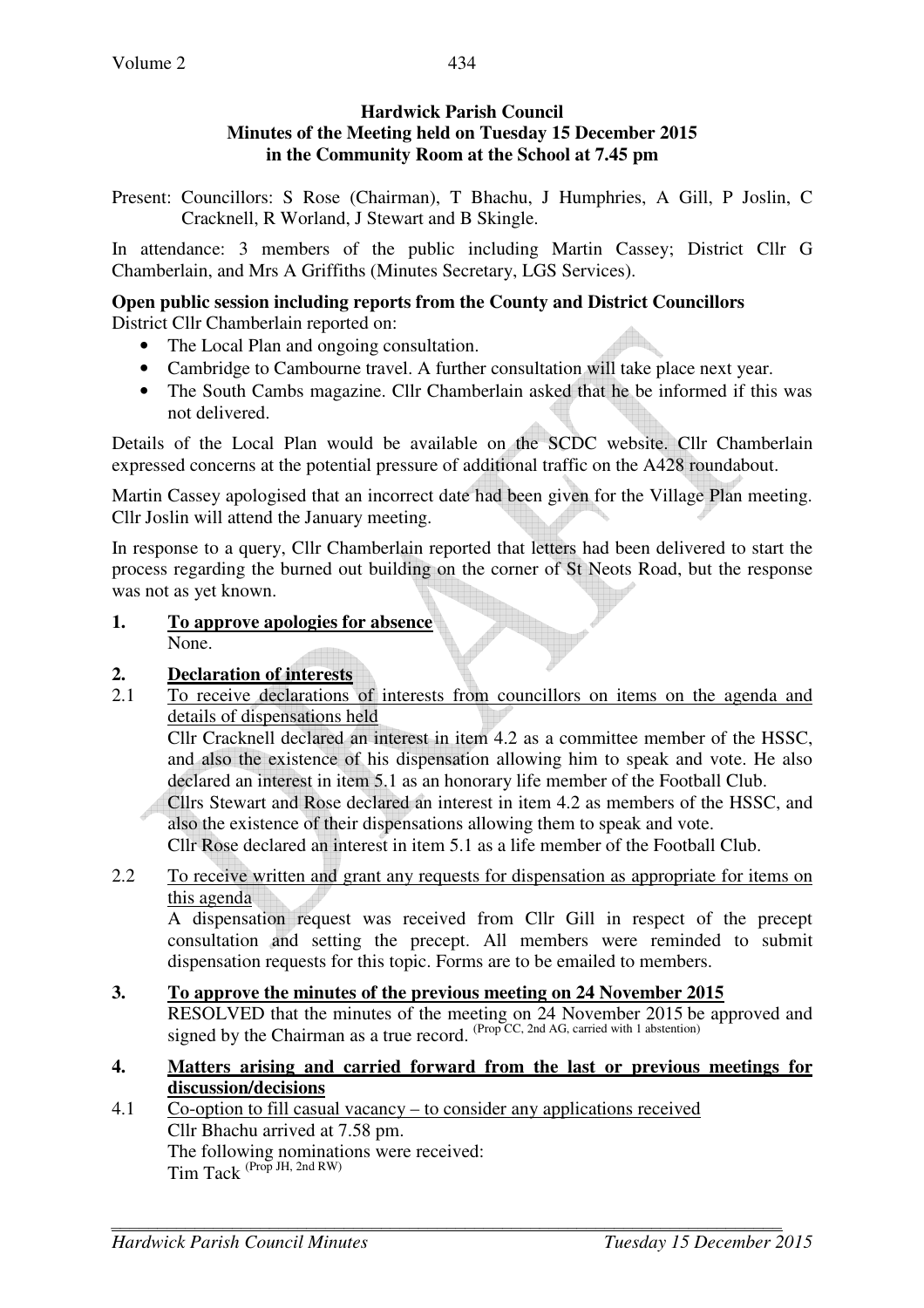Barry Skingle (Prop CC, 2nd JS) Tom Fletcher<sup>(Prop</sup> TB, 2nd JH)

A secret ballot was held. Tom Fletcher was eliminated in the first ballot. Following a second ballot, the votes were tied with each candidate receiving four votes the Chairman used his casting vote and Barry Skingle was co-opted. Cllr Skingle took his seat after signing the Declaration of Acceptance of Office in the presence of a member.

4.2 (4.3) HSSC – pavilion guttering problems – to consider what work is required RESOLVED following consideration of three quotations, to accept the quotation from Giove Builders in the sum of £1650.00 plus VAT as the cheapest quote. <sup>(Prop AG, 2nd PJ,</sup> carried with 1 abstention)

The street light outside the Pavilion and the one by the skate park had both been reported the County Council.

4.3 (5.4) Village Plan committee request that the Parish Council nominates up to two Cllrs for co-option onto the Steering Committee and to receive a report on the Steering Committee meeting

RESOLVED, given the request that two Councillors be appointed, that Cllr Joslin should attend the next Steering Committee meeting and report back to the January Parish Council meeting when this will be an agenda item.

4.4 (5.3) Resident – comments to the Council and request for a fully documented/more detailed response to his correspondence

 RESOLVED to respond to the resident that the Parish Council does regard the proposed Village Centre as very important, and is not in any way disregarding his comments, but until an application is received, the Council does not consider that it is yet the right time to discuss the details. (Prop SR, 2nd JS, unanimous)

RESOLVED to inform the resident that the Parish Council values the points raised regarding the Village Plan and that they will be forwarded to the Chairman of the Village Plan Steering Committee, who it understands has already been in contact with him to discuss his concerns. (Prop SR, 2nd JH, unanimous)

RESOLVED to acknowledge that the Council agrees that meetings lasting until 11 pm are too long, and that the Council's target is to conclude meetings before 10 pm. (Prop SR, 2nd RW, unanimous) A response had already been made about attendance at meetings.

## **5. Correspondence/communications received**

5.1 Recreation Ground maintenance – to consider the request from the Sports Clubs The Chairman conveyed apologies for absence from Chris Fuller of the Cricket Club. Consideration was given to the proposed maintenance programme as drawn up by the Clubs, on a two-year cycle. RESOLVED, given the economies arising from the use of specialist machinery, and the need for work to be carried out on the pitch to keep it playable, to accept the costs as detailed amounting to an average of £4500 per annum over a two-year cycle, for the next three years, subject to confirmation of compliance with the Financial Regulations, but if this was not possible, to seek further quotes from contractors including Mel Pooley. <sup>(Prop AG, 2nd JS, carried with 1 against)</sup>

#### 5.2 SCDC Local Plan – proposed modifications consultation

RESOLVED to bring forward the next meeting by a week to 19 January to enable members to study the modifications in greater detail and respond before the deadline of 25 January. (Prop JH, 2nd CC, carried with 1 abstention) Cllr Stewart gave his apologies as he would be on holiday on that date. RESOLVED to hold the budget meeting on 26 January. (Prop AG, 2nd PJ, carried with 1 abstention) Cllr Skingle gave his apologies for this meeting.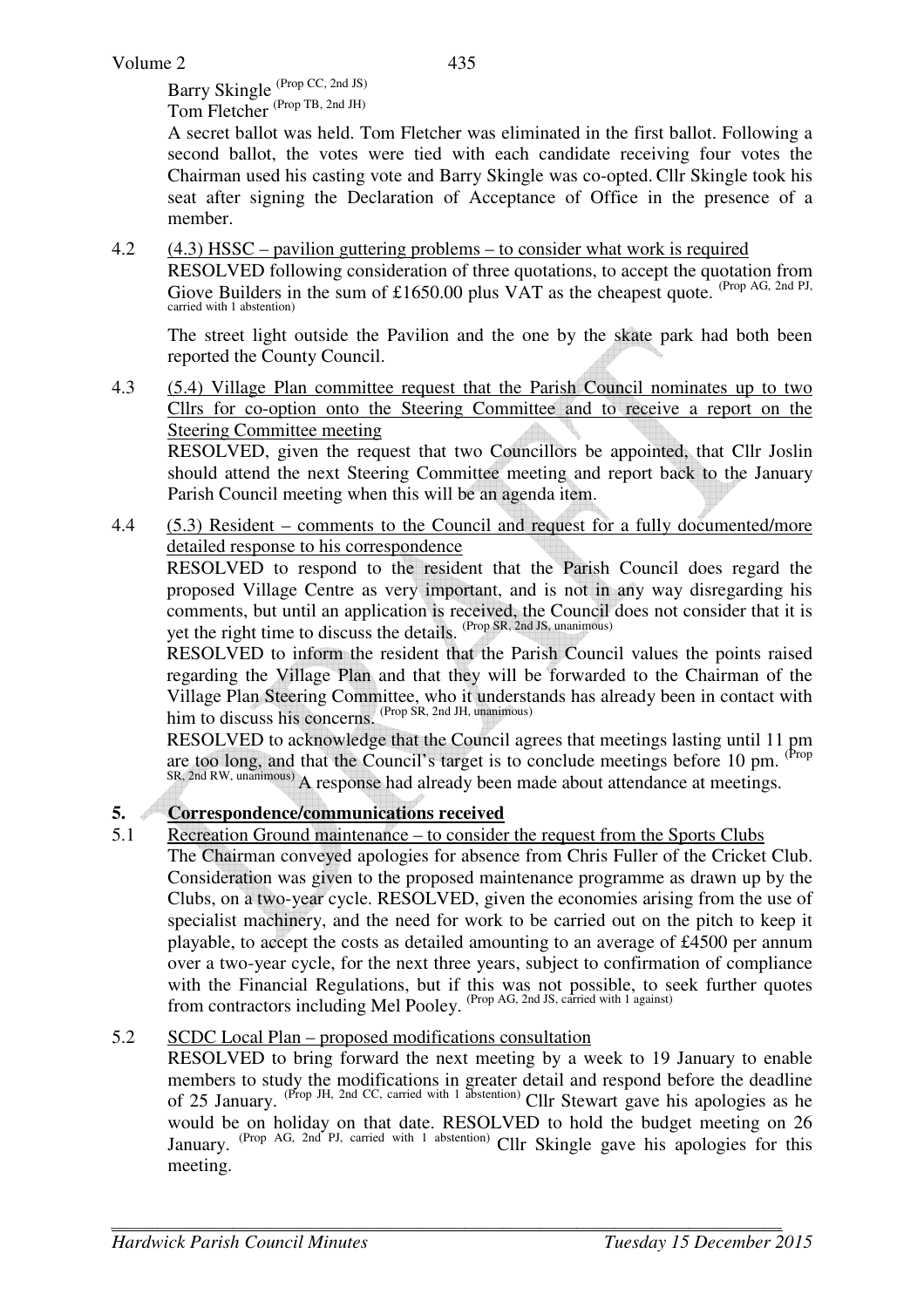Volume 2

- 5.3 SCDC Precept payments consultation Noted. The Parish Council had no comments.
- 5.4 Hardwick play parks request that the Council photocopies their survey forms RESOLVED that the Parish Council will pay for a further 100 copies of the survey forms at a cost of approximately  $£10-£20$ . (Prop RW, 2nd PJ, unanimous) RESOLVED that Cllr Humphries should place a Survey Monkey link on the Parish Council website.
- 5.5 Resident complaint trees adjacent to 18 Sudeley Grove RESOLVED to consider Cllr Gill's verbal report and to defer the matter to the next meeting to allow further investigations.

## **6. Planning Applications and Decision notices and tree works applications**

6.1 Planning applications received since the last meeting None received.

It was reported that residents had asked how long two containers would remain in St Neots Road. It was suggested that the residents contact the SCDC planning department direct.

6.2 SCDC Decision Notices

Details of planning permissions granted by SCDC or refusal notices since the last meeting can be viewed on the SCDC Planning Portal at http://plan.scambs.gov.uk/.

- 6.2.1 S/ S/2564/15/VC Little Acres, 345 St Neots Road Variation of condition 2 of planning consent S/2564/15VC for demolition of existing outbuildings/garages, erection of a single dwelling garage and stables/office building and retention of mobile home to allow change to plans from velux windows to dormer windows on front elevation -Permission granted.
- 6.3 Tree Works None.

# **7. Members reports and items for information only**

7.1 Proposal that the Council considers if the bottom panel should be replaced on the St Neots Road bus shelter

RESOLVED that Cllr Humphries should take a look at the green panel which had become detached from the bus shelter nearest the Dry Drayton turn and report back to the Clerk with a view to having the panel replaced with a solid panel at an approximate cost of £250.00. (Prop JH, 2nd PJ, unanimous)

# **8. Finance, procedure and risk assessment**

- 8.1 To consider any quotes for urgent work required because of risk It was noted that the broken fence at the Egremont Road play area had already been repaired.
- 8.2 To receive play areas and skate park inspection reports Reports were received and considered. RESOLVED that the owner is to be asked to remove within 7 days the car which had been left in the car park outside the Social Club for several weeks.
- 8.3 To receive the financial report and approve the payment of bills RESOLVED to receive the financial report and that the invoices and bank statements be checked before the cheques are signed.

RESOLVED that the payments as listed in the finance report should be paid, plus R Cassey (Webmaster) £20.00, and Hardwick School (room hire) £101.50. (Prop SR, 2nd TB, unanimous)

Salary  $\text{E121.33}$